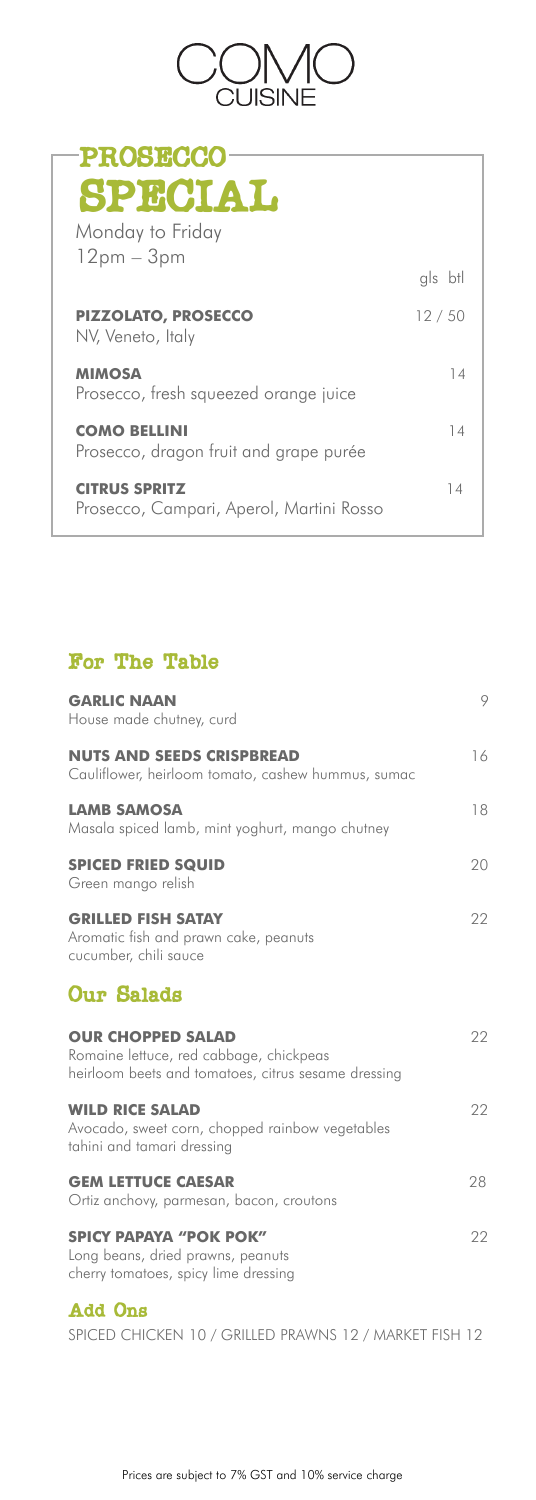

# Grains And Pastas

| <b>SPICY CRAB SPAGHETTI</b><br>Spicy San Marzano tomato sauce, zucchini, croutons                                 | 32       |
|-------------------------------------------------------------------------------------------------------------------|----------|
| <b>SOTO AYAM</b><br>Golden chicken broth, boiled Frenz organic egg,<br>tomato, celery, rice noodles               | 20       |
| <b>PAD THAI</b><br>Tiger prawns, bean sprouts, tofu, garlic, chives<br>Frenz organic egg                          | 32       |
| <b>SOFT SHELL CRAB SUSHI ROLL</b><br>Avocado, fish roe, pickled ginger, spicy mayo                                | 36       |
| Sandwich And Burger                                                                                               |          |
| <b>OUR LOBSTER ROLL</b><br>Tomato, celery, chives, aioli, salad                                                   | 45       |
| <b>COMO BURGER</b><br>Wagyu beef, tomato chilli relish, cheese<br>pickles, fries                                  | 30       |
| Mains                                                                                                             |          |
| <b>TANDOOR CAULIFLOWER</b><br>Kale, pomegranate, almonds, nigella yoghurt                                         | 28       |
| <b>SPICED VEGETABLE TAGINE</b><br>Butternut squash, chickpea, dried fruits<br>nut, quinoa                         | 30       |
| <b>SNAPPER CURRY</b><br>Coconut, tomato, tamarind, okra, saffron rice                                             | 34       |
| <b>YELLOWFIN TUNA TATAKI BOWL</b><br>Marinated shiitake, seaweed, edamame, avocado,<br>Japanese inspired dressing | 32       |
| <b>BUTTER CHICKEN</b><br>Masala chicken, tomato and cashew nut gravy<br>saffron rice                              | 34       |
| <b>LOBSTER/CHICKEN/VEGETABLE BIRYANI</b><br>Aromatic rice, pomegranate, yoghurt, guava salad                      | 52/38/32 |
| <b>SAMBAL TIGER PRAWNS</b><br>Grilled prawns, sambal butter, fried shallots, calamansi                            | 36       |

## Sides

| <b>GARDEN LEAF SALAD</b><br>Seasonal green leaves, herbs, house vinaigrette dressing |    |
|--------------------------------------------------------------------------------------|----|
| <b>SWEET POTATO FRIES</b><br>Spiced yoghurt, mango chutney                           | 12 |
| <b>BROCCOLINI</b><br>Garlic, chilli, lemon                                           | 17 |
| <b>FRENCH FRIES</b>                                                                  |    |

Prices are subject to 7% GST and 10% service charge